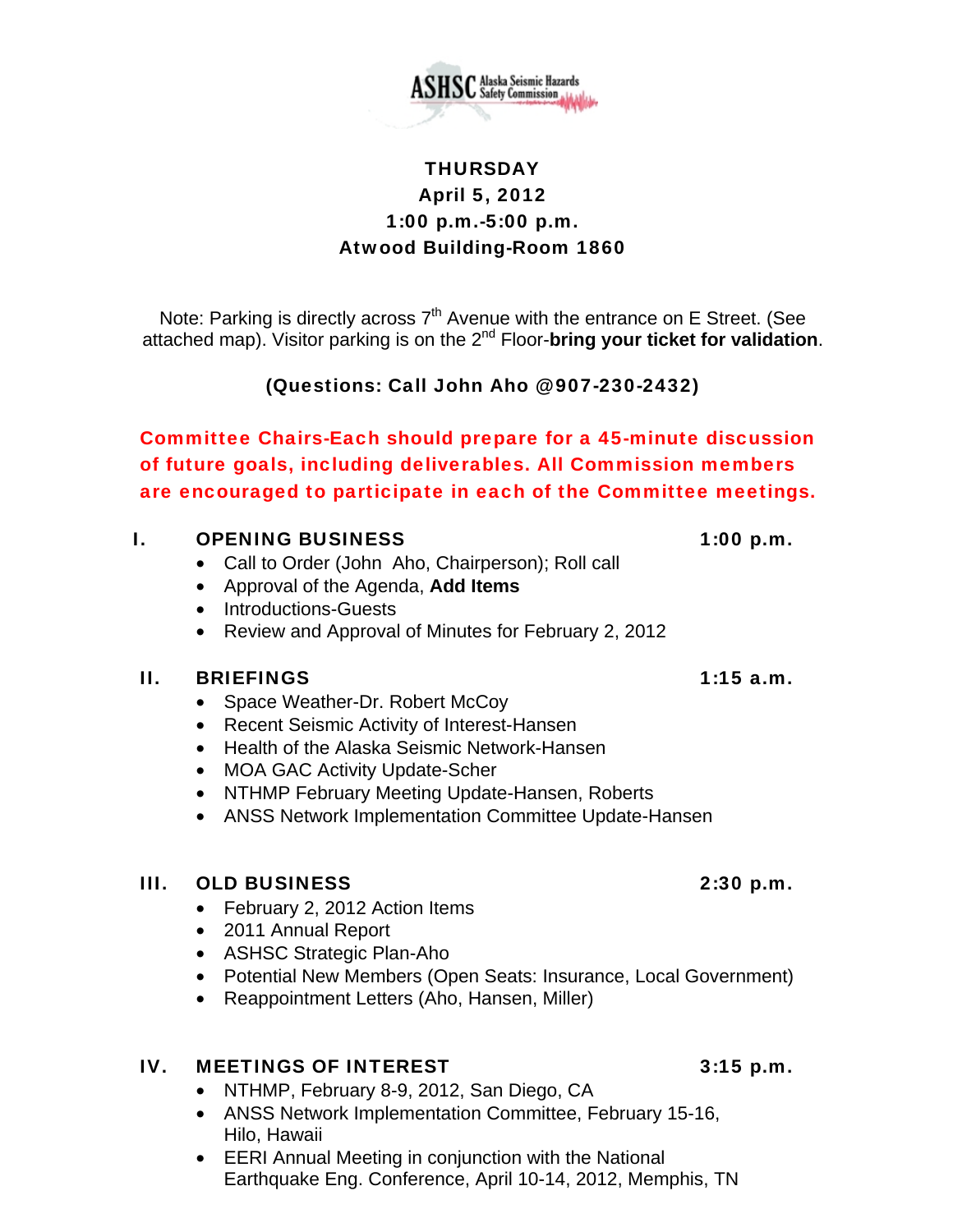

## April 5, 2012 Continued

## IV. MEETINGS OF INTEREST (CONTINUED)

- WSSPC Meeting, April 10-14, Memphis, TN
- SSA 2012 Annual Meeting, April 17-19, 2012, San Diego, CA
- ASHSC Face-to-Face Meeting, September 11-12, 2012, Anchorage
- 15<sup>th</sup> World Conference on Earthquake Engineering, September 24-28, 2012, Lisbon, Portugal
- Non-structural Seismic Mitigation Training, October 2012, Anchorage, AK
- Tsunami Operations Workshop, November, 2012, Seward, AK
- $\bullet$  10<sup>th</sup> U.S. National Conference on E.Eng, July, 2014, Anchorage, AK

## BREAK 3:30 p.m.

## V. CRITICAL DEADLINES 3:45 p.m... • ASHSC Report to WSSPC TBD • ASHSC Strategic Plan TBD • 2011 Report to Legislature Final February 1, 2013

• Legislative Trip TBD

## VI. NEW BUSINESS 4:00 p.m.

- Future Briefings
	- o Brainstorm Future Briefings
	- o Mat-Su Prison
	- o MOA Emergency Operations Center Tour
	- o DOT Seismic
	- o DNR Liaison Staff Member

## VII. COMMITTEE MEETINGS 4:15 p.m.

• Earthquake Scenarios-Carver

## RECESS TO 04/06/2012 AT 8:00 a.m. 5:00 p.m.

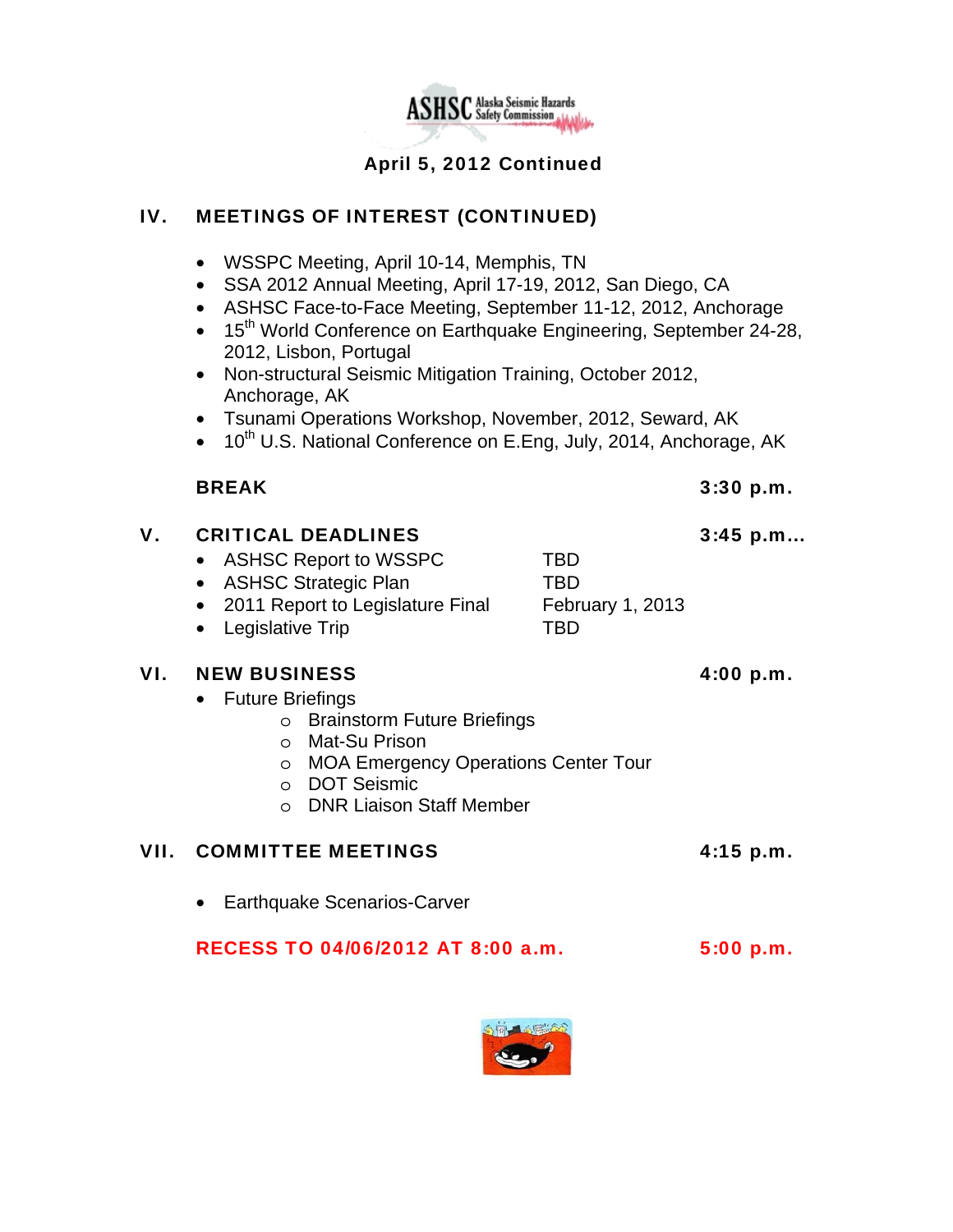

## FRIDAY April 6, 2012 8:00 a.m.-5:00 p.m. Atwood Building-Room 1860

Note: Parking is directly across  $7<sup>th</sup>$  Avenue with the entrance on E Street. (See attached map). Visitor parking is on the 2nd Floor-**bring your ticket for validation**.

(Questions: Call John Aho @ 907-230-2432)

Committee Chairs-Each should prepare for a 45-minute discussion of future goals, including deliverables. All Commission members are encouraged to participate in each of the Committee meetings.

## I. OPENING BUSINESS 8:00 a.m.

- Call to Order (John Aho, Chairperson); Roll call
- Approval of the Agenda, **Add Items**
- Introductions-Guests

## II. REPORTS 8:15 a.m.

- Chairperson
	- o Joint Meeting with GAC-September 11, 2012
		- o www.disasterbookstore.com
		- o MOA Port Instrumentation Letter
		- o APIP
		- o WSSPC/EERI Meeting Attendance
		- o Lloyd Cluff Lecture, September 11, 2012
		- o Joyner Lecture-Jonathan Bray, Berkeley, Exchange of Information at Interface of Earthquake Research and Earthquake Engineering

# II. COMMITTEE MEETINGS 8:45 a.m.

• Schools-*Kelly*

BREAK 9:45 a.m.

- II. BRIEFING 10:00 a.m.
	- UAA Earthquake Engineering Research-Dr. Joey Yang